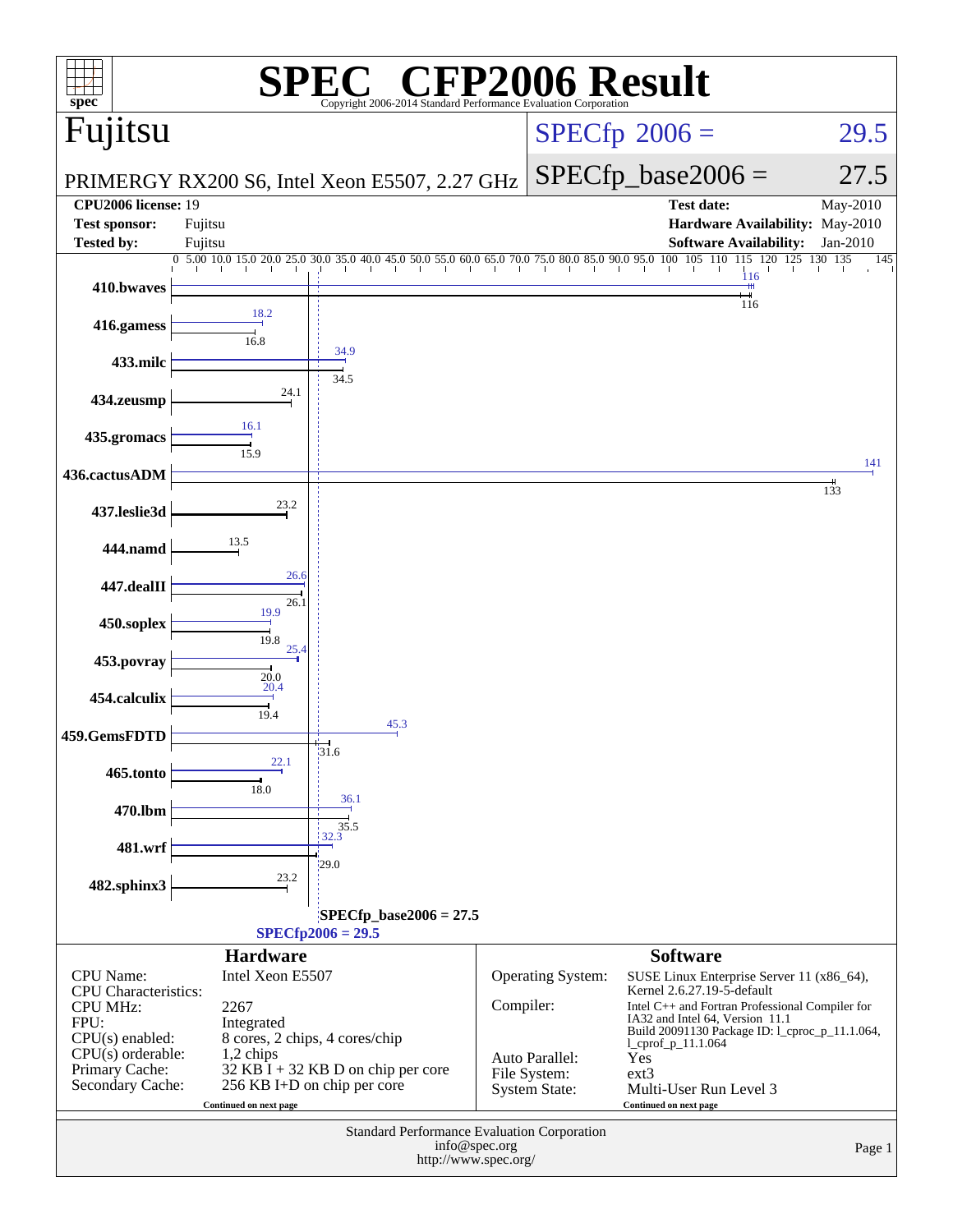| ĦТ<br>spec <sup>®</sup>                       |                                                              |                                    |                            |              | <b>SPEC CFP2006 Result</b>                                                                               |              |                       |                     |                       |                               |                                 |                            |
|-----------------------------------------------|--------------------------------------------------------------|------------------------------------|----------------------------|--------------|----------------------------------------------------------------------------------------------------------|--------------|-----------------------|---------------------|-----------------------|-------------------------------|---------------------------------|----------------------------|
| Fujitsu                                       |                                                              |                                    |                            |              | $SPECfp2006 =$                                                                                           |              |                       | 29.5                |                       |                               |                                 |                            |
| PRIMERGY RX200 S6, Intel Xeon E5507, 2.27 GHz |                                                              |                                    |                            |              |                                                                                                          |              |                       |                     | $SPECfp\_base2006 =$  |                               |                                 | 27.5                       |
| <b>CPU2006</b> license: 19                    |                                                              |                                    |                            |              |                                                                                                          |              |                       |                     | <b>Test date:</b>     |                               |                                 | May-2010                   |
| <b>Test sponsor:</b>                          | Fujitsu                                                      |                                    |                            |              |                                                                                                          |              |                       |                     |                       |                               | Hardware Availability: May-2010 |                            |
| <b>Tested by:</b>                             | Fujitsu                                                      |                                    |                            |              |                                                                                                          |              |                       |                     |                       | <b>Software Availability:</b> |                                 | Jan-2010                   |
| Other Cache:                                  | L <sub>3</sub> Cache:<br>$4 MB I+D$ on chip per chip<br>None |                                    |                            |              | <b>Base Pointers:</b><br>64-bit<br>Peak Pointers:<br>32/64-bit                                           |              |                       |                     |                       |                               |                                 |                            |
| Memory:                                       | 48 GB (12x4 GB PC3-10600R, 2 rank, CL9-9-9, ECC,             |                                    |                            |              | Other Software:<br>None                                                                                  |              |                       |                     |                       |                               |                                 |                            |
| Disk Subsystem:<br>Other Hardware:            |                                                              | see add'l detail in notes)<br>None | 1 x SATA, 160 GB, 5400 RPM |              |                                                                                                          |              |                       |                     |                       |                               |                                 |                            |
| <b>Results Table</b>                          |                                                              |                                    |                            |              |                                                                                                          |              |                       |                     |                       |                               |                                 |                            |
|                                               |                                                              |                                    | <b>Base</b>                |              |                                                                                                          |              |                       | <b>Peak</b>         |                       |                               |                                 |                            |
| <b>Benchmark</b><br>410.bwayes                | <b>Seconds</b><br>119                                        | Ratio<br>114                       | <b>Seconds</b><br>117      | Ratio<br>116 | <b>Seconds</b><br>117                                                                                    | Ratio<br>116 | <b>Seconds</b><br>116 | <b>Ratio</b><br>117 | <b>Seconds</b><br>117 | <b>Ratio</b><br>116           | <b>Seconds</b><br>117           | <b>Ratio</b><br><b>116</b> |
| 416.gamess                                    | 1165                                                         | 16.8                               | 1169                       | 16.7         | 1164                                                                                                     | 16.8         | 1075                  | 18.2                | 1073                  | 18.3                          | 1073                            | 18.2                       |
| 433.milc                                      | 266                                                          | 34.5                               | 266                        | 34.5         | 266                                                                                                      | 34.5         | 263                   | 34.9                | 263                   | 34.9                          | 263                             | 34.9                       |
| 434.zeusmp                                    | 378                                                          | 24.1                               | 378                        | 24.1         | 378                                                                                                      | 24.1         | 378                   | 24.1                | 378                   | 24.1                          | 378                             | 24.1                       |
| 435.gromacs                                   | 448                                                          | 15.9                               | 449                        | 15.9         | 452                                                                                                      | 15.8         | 443                   | 16.1                | 443                   | 16.1                          | 443                             | <b>16.1</b>                |
| 436.cactusADM                                 | 90.0                                                         | 133                                | 90.0                       | 133          | 89.5                                                                                                     | 133          | 84.7                  | 141                 | 84.7                  | 141                           | 84.7                            | 141                        |
| 437.leslie3d                                  | 406                                                          | 23.2                               | 408                        | 23.0         | 406                                                                                                      | 23.2         | 406                   | 23.2                | 408                   | 23.0                          | 406                             | 23.2                       |
| 444.namd                                      | 594                                                          | 13.5                               | 594                        | 13.5         | 594                                                                                                      | 13.5         | 594                   | 13.5                | 594                   | 13.5                          | 594                             | 13.5                       |
| 447.dealII                                    | 438                                                          | 26.1                               | 438                        | 26.1         | 440                                                                                                      | 26.0         | 429                   | 26.6                | 430                   | 26.6                          | 430                             | 26.6                       |
| 450.soplex                                    | 422                                                          | 19.8                               | 423                        | 19.7         | 422                                                                                                      | 19.8         | 419                   | 19.9                | 419                   | 19.9                          | 419                             | 19.9                       |
| 453.povray                                    | 268                                                          | 19.9                               | 266                        | 20.0         | 266                                                                                                      | 20.0         | 211                   | 25.2                | <b>210</b>            | 25.4                          | 209                             | 25.5                       |
| 454.calculix                                  | 423                                                          | 19.5                               | 425                        | 19.4         | 425                                                                                                      | 19.4         | 404                   | 20.4                | 404                   | 20.4                          | 404                             | 20.4                       |
| 459.GemsFDTD                                  | 334                                                          | 31.8                               | 366                        | 29.0         | 335                                                                                                      | 31.6         | 234                   | 45.4                | 234                   | 45.3                          | 234                             | 45.3                       |
| 465.tonto                                     | 546                                                          | 18.0                               | 553                        | 17.8         | 547                                                                                                      | 18.0         | 444                   | 22.1                | 446                   | 22.1                          | 446                             | 22.1                       |
| 470.1bm                                       | 387                                                          | 35.5                               | 386                        | 35.6         | 387                                                                                                      | 35.5         | 380                   | 36.1                | 381                   | 36.1                          | 381                             | 36.1                       |
| 481.wrf                                       | 385                                                          | 29.0                               | 384                        | 29.1         | 385                                                                                                      | 29.0         | 345                   | 32.3                | 346                   | 32.3                          | 346                             | 32.3                       |
| 482.sphinx3                                   | 839                                                          | 23.2                               | 838                        | 23.3         | 839                                                                                                      | 23.2         | 839                   | 23.2                | 838                   | 23.3                          | 839                             | 23.2                       |
|                                               |                                                              |                                    |                            |              | Results appear in the order in which they were run. Bold underlined text indicates a median measurement. |              |                       |                     |                       |                               |                                 |                            |

**[Operating System Notes](http://www.spec.org/auto/cpu2006/Docs/result-fields.html#OperatingSystemNotes)**

'ulimit -s unlimited' was used to set the stacksize to unlimited prior to run

### **[Platform Notes](http://www.spec.org/auto/cpu2006/Docs/result-fields.html#PlatformNotes)**

The system automatically configures the memory to run at 800 MHz. BIOS configuration: Data Reuse Optimization = Disable

### **[General Notes](http://www.spec.org/auto/cpu2006/Docs/result-fields.html#GeneralNotes)**

 OMP\_NUM\_THREADS set to number of cores KMP\_AFFINITY set to granularity=fine,scatter KMP\_STACKSIZE set to 200M Continued on next page

Standard Performance Evaluation Corporation

[info@spec.org](mailto:info@spec.org) <http://www.spec.org/>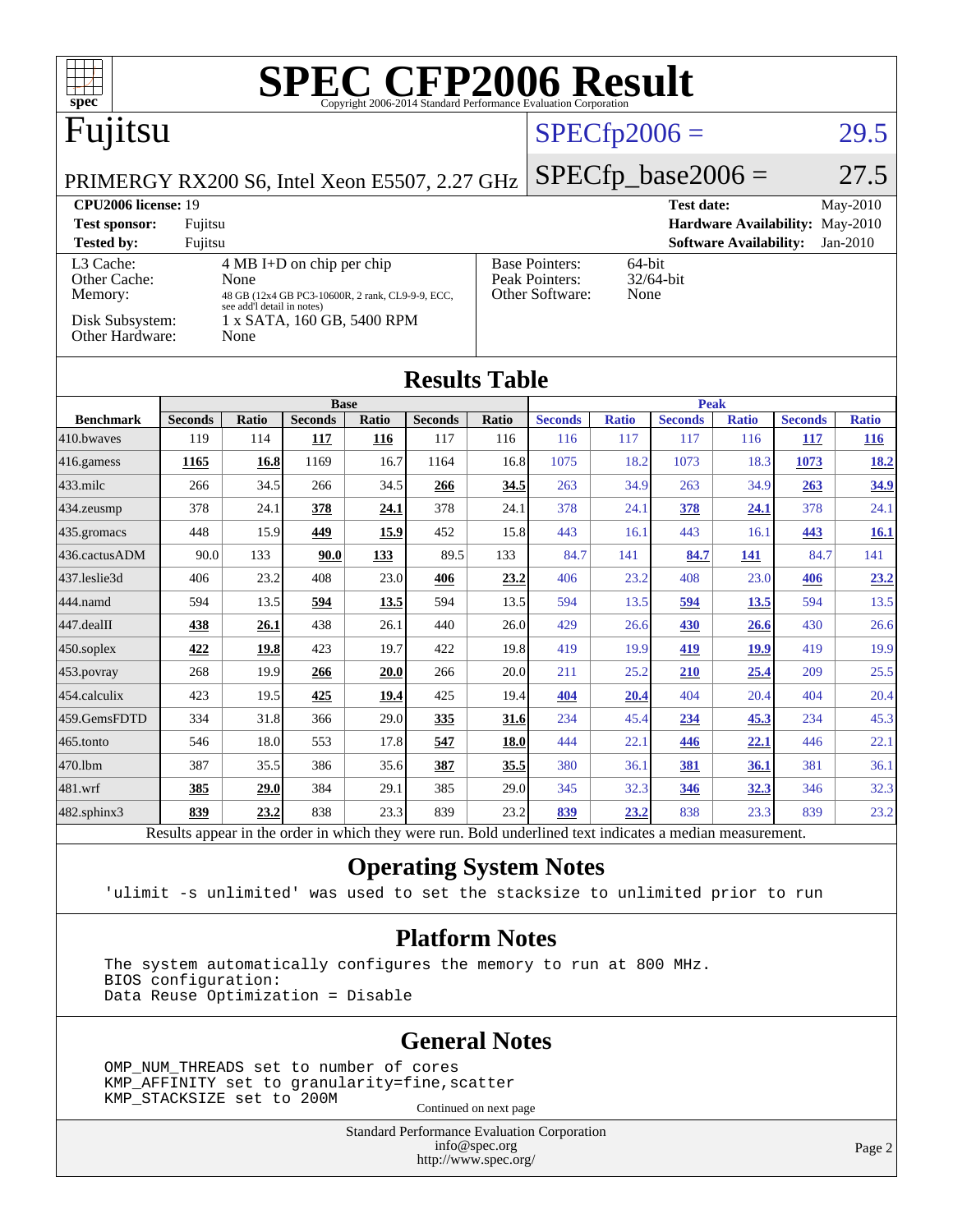

# **[SPEC CFP2006 Result](http://www.spec.org/auto/cpu2006/Docs/result-fields.html#SPECCFP2006Result)**

## Fujitsu

 $SPECTp2006 = 29.5$ 

Page 3

PRIMERGY RX200 S6, Intel Xeon E5507, 2.27 GHz  $SPECTp\_base2006 = 27.5$ 

**[Tested by:](http://www.spec.org/auto/cpu2006/Docs/result-fields.html#Testedby)** Fujitsu **[Software Availability:](http://www.spec.org/auto/cpu2006/Docs/result-fields.html#SoftwareAvailability)** Jan-2010

**[CPU2006 license:](http://www.spec.org/auto/cpu2006/Docs/result-fields.html#CPU2006license)** 19 **[Test date:](http://www.spec.org/auto/cpu2006/Docs/result-fields.html#Testdate)** May-2010 **[Test sponsor:](http://www.spec.org/auto/cpu2006/Docs/result-fields.html#Testsponsor)** Fujitsu **[Hardware Availability:](http://www.spec.org/auto/cpu2006/Docs/result-fields.html#HardwareAvailability)** May-2010

### **[General Notes \(Continued\)](http://www.spec.org/auto/cpu2006/Docs/result-fields.html#GeneralNotes)**

For information about Fujitsu please visit: <http://www.fujitsu.com>

### **[Base Compiler Invocation](http://www.spec.org/auto/cpu2006/Docs/result-fields.html#BaseCompilerInvocation)**

[C benchmarks](http://www.spec.org/auto/cpu2006/Docs/result-fields.html#Cbenchmarks):  $\text{icc}$   $-\text{m64}$ 

[C++ benchmarks:](http://www.spec.org/auto/cpu2006/Docs/result-fields.html#CXXbenchmarks) [icpc -m64](http://www.spec.org/cpu2006/results/res2010q3/cpu2006-20100706-12239.flags.html#user_CXXbase_intel_icpc_64bit_bedb90c1146cab66620883ef4f41a67e)

[Fortran benchmarks](http://www.spec.org/auto/cpu2006/Docs/result-fields.html#Fortranbenchmarks): [ifort -m64](http://www.spec.org/cpu2006/results/res2010q3/cpu2006-20100706-12239.flags.html#user_FCbase_intel_ifort_64bit_ee9d0fb25645d0210d97eb0527dcc06e)

[Benchmarks using both Fortran and C](http://www.spec.org/auto/cpu2006/Docs/result-fields.html#BenchmarksusingbothFortranandC): [icc -m64](http://www.spec.org/cpu2006/results/res2010q3/cpu2006-20100706-12239.flags.html#user_CC_FCbase_intel_icc_64bit_0b7121f5ab7cfabee23d88897260401c) [ifort -m64](http://www.spec.org/cpu2006/results/res2010q3/cpu2006-20100706-12239.flags.html#user_CC_FCbase_intel_ifort_64bit_ee9d0fb25645d0210d97eb0527dcc06e)

### **[Base Portability Flags](http://www.spec.org/auto/cpu2006/Docs/result-fields.html#BasePortabilityFlags)**

| 410.bwaves: -DSPEC CPU LP64                 |                                                                |
|---------------------------------------------|----------------------------------------------------------------|
| 416.gamess: -DSPEC_CPU_LP64                 |                                                                |
| 433.milc: -DSPEC CPU LP64                   |                                                                |
| 434.zeusmp: -DSPEC_CPU_LP64                 |                                                                |
| 435.gromacs: -DSPEC_CPU_LP64 -nofor_main    |                                                                |
| 436.cactusADM: -DSPEC CPU LP64 -nofor main  |                                                                |
| 437.leslie3d: -DSPEC CPU LP64               |                                                                |
| 444.namd: -DSPEC CPU LP64                   |                                                                |
| 447.dealII: -DSPEC CPU LP64                 |                                                                |
| 450.soplex: -DSPEC_CPU_LP64                 |                                                                |
| 453.povray: -DSPEC_CPU_LP64                 |                                                                |
| 454.calculix: - DSPEC CPU LP64 - nofor main |                                                                |
| 459.GemsFDTD: -DSPEC_CPU LP64               |                                                                |
| 465.tonto: -DSPEC CPU LP64                  |                                                                |
| 470.1bm: - DSPEC CPU LP64                   |                                                                |
|                                             | 481.wrf: -DSPEC CPU_LP64 -DSPEC_CPU_CASE_FLAG -DSPEC_CPU_LINUX |
| 482.sphinx3: -DSPEC_CPU_LP64                |                                                                |

### **[Base Optimization Flags](http://www.spec.org/auto/cpu2006/Docs/result-fields.html#BaseOptimizationFlags)**

[info@spec.org](mailto:info@spec.org) <http://www.spec.org/>

Standard Performance Evaluation Corporation [C benchmarks](http://www.spec.org/auto/cpu2006/Docs/result-fields.html#Cbenchmarks): [-xSSE4.2](http://www.spec.org/cpu2006/results/res2010q3/cpu2006-20100706-12239.flags.html#user_CCbase_f-xSSE42_f91528193cf0b216347adb8b939d4107) [-ipo](http://www.spec.org/cpu2006/results/res2010q3/cpu2006-20100706-12239.flags.html#user_CCbase_f-ipo) [-O3](http://www.spec.org/cpu2006/results/res2010q3/cpu2006-20100706-12239.flags.html#user_CCbase_f-O3) [-no-prec-div](http://www.spec.org/cpu2006/results/res2010q3/cpu2006-20100706-12239.flags.html#user_CCbase_f-no-prec-div) [-static](http://www.spec.org/cpu2006/results/res2010q3/cpu2006-20100706-12239.flags.html#user_CCbase_f-static) [-parallel](http://www.spec.org/cpu2006/results/res2010q3/cpu2006-20100706-12239.flags.html#user_CCbase_f-parallel) [-opt-prefetch](http://www.spec.org/cpu2006/results/res2010q3/cpu2006-20100706-12239.flags.html#user_CCbase_f-opt-prefetch) [C++ benchmarks:](http://www.spec.org/auto/cpu2006/Docs/result-fields.html#CXXbenchmarks) [-xSSE4.2](http://www.spec.org/cpu2006/results/res2010q3/cpu2006-20100706-12239.flags.html#user_CXXbase_f-xSSE42_f91528193cf0b216347adb8b939d4107) [-ipo](http://www.spec.org/cpu2006/results/res2010q3/cpu2006-20100706-12239.flags.html#user_CXXbase_f-ipo) [-O3](http://www.spec.org/cpu2006/results/res2010q3/cpu2006-20100706-12239.flags.html#user_CXXbase_f-O3) [-no-prec-div](http://www.spec.org/cpu2006/results/res2010q3/cpu2006-20100706-12239.flags.html#user_CXXbase_f-no-prec-div) [-static](http://www.spec.org/cpu2006/results/res2010q3/cpu2006-20100706-12239.flags.html#user_CXXbase_f-static) [-parallel](http://www.spec.org/cpu2006/results/res2010q3/cpu2006-20100706-12239.flags.html#user_CXXbase_f-parallel) [-opt-prefetch](http://www.spec.org/cpu2006/results/res2010q3/cpu2006-20100706-12239.flags.html#user_CXXbase_f-opt-prefetch) [Fortran benchmarks](http://www.spec.org/auto/cpu2006/Docs/result-fields.html#Fortranbenchmarks): [-xSSE4.2](http://www.spec.org/cpu2006/results/res2010q3/cpu2006-20100706-12239.flags.html#user_FCbase_f-xSSE42_f91528193cf0b216347adb8b939d4107) [-ipo](http://www.spec.org/cpu2006/results/res2010q3/cpu2006-20100706-12239.flags.html#user_FCbase_f-ipo) [-O3](http://www.spec.org/cpu2006/results/res2010q3/cpu2006-20100706-12239.flags.html#user_FCbase_f-O3) [-no-prec-div](http://www.spec.org/cpu2006/results/res2010q3/cpu2006-20100706-12239.flags.html#user_FCbase_f-no-prec-div) [-static](http://www.spec.org/cpu2006/results/res2010q3/cpu2006-20100706-12239.flags.html#user_FCbase_f-static) [-parallel](http://www.spec.org/cpu2006/results/res2010q3/cpu2006-20100706-12239.flags.html#user_FCbase_f-parallel) [-opt-prefetch](http://www.spec.org/cpu2006/results/res2010q3/cpu2006-20100706-12239.flags.html#user_FCbase_f-opt-prefetch) Continued on next page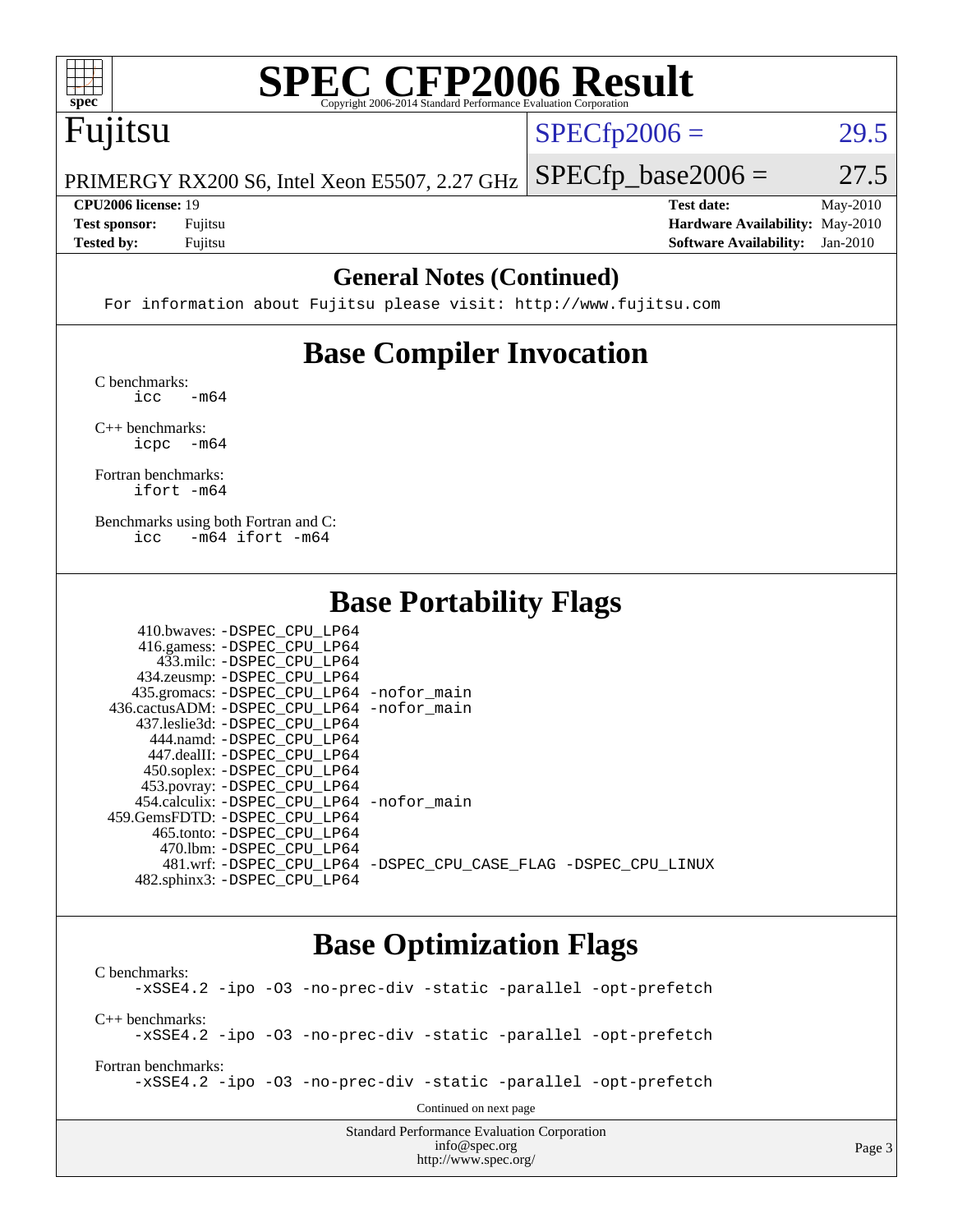

# **[SPEC CFP2006 Result](http://www.spec.org/auto/cpu2006/Docs/result-fields.html#SPECCFP2006Result)**

Fujitsu

 $SPECTp2006 = 29.5$ 

PRIMERGY RX200 S6, Intel Xeon E5507, 2.27 GHz  $SPECfp\_base2006 = 27.5$ 

**[CPU2006 license:](http://www.spec.org/auto/cpu2006/Docs/result-fields.html#CPU2006license)** 19 **[Test date:](http://www.spec.org/auto/cpu2006/Docs/result-fields.html#Testdate)** May-2010 **[Test sponsor:](http://www.spec.org/auto/cpu2006/Docs/result-fields.html#Testsponsor)** Fujitsu **[Hardware Availability:](http://www.spec.org/auto/cpu2006/Docs/result-fields.html#HardwareAvailability)** May-2010 **[Tested by:](http://www.spec.org/auto/cpu2006/Docs/result-fields.html#Testedby)** Fujitsu **[Software Availability:](http://www.spec.org/auto/cpu2006/Docs/result-fields.html#SoftwareAvailability)** Jan-2010

## **[Base Optimization Flags \(Continued\)](http://www.spec.org/auto/cpu2006/Docs/result-fields.html#BaseOptimizationFlags)**

[Benchmarks using both Fortran and C](http://www.spec.org/auto/cpu2006/Docs/result-fields.html#BenchmarksusingbothFortranandC):

[-xSSE4.2](http://www.spec.org/cpu2006/results/res2010q3/cpu2006-20100706-12239.flags.html#user_CC_FCbase_f-xSSE42_f91528193cf0b216347adb8b939d4107) [-ipo](http://www.spec.org/cpu2006/results/res2010q3/cpu2006-20100706-12239.flags.html#user_CC_FCbase_f-ipo) [-O3](http://www.spec.org/cpu2006/results/res2010q3/cpu2006-20100706-12239.flags.html#user_CC_FCbase_f-O3) [-no-prec-div](http://www.spec.org/cpu2006/results/res2010q3/cpu2006-20100706-12239.flags.html#user_CC_FCbase_f-no-prec-div) [-static](http://www.spec.org/cpu2006/results/res2010q3/cpu2006-20100706-12239.flags.html#user_CC_FCbase_f-static) [-parallel](http://www.spec.org/cpu2006/results/res2010q3/cpu2006-20100706-12239.flags.html#user_CC_FCbase_f-parallel) [-opt-prefetch](http://www.spec.org/cpu2006/results/res2010q3/cpu2006-20100706-12239.flags.html#user_CC_FCbase_f-opt-prefetch)

### **[Peak Compiler Invocation](http://www.spec.org/auto/cpu2006/Docs/result-fields.html#PeakCompilerInvocation)**

 $C$  benchmarks:<br>icc  $-m64$ 

[C++ benchmarks:](http://www.spec.org/auto/cpu2006/Docs/result-fields.html#CXXbenchmarks) [icpc -m64](http://www.spec.org/cpu2006/results/res2010q3/cpu2006-20100706-12239.flags.html#user_CXXpeak_intel_icpc_64bit_bedb90c1146cab66620883ef4f41a67e)

[Fortran benchmarks](http://www.spec.org/auto/cpu2006/Docs/result-fields.html#Fortranbenchmarks): [ifort -m64](http://www.spec.org/cpu2006/results/res2010q3/cpu2006-20100706-12239.flags.html#user_FCpeak_intel_ifort_64bit_ee9d0fb25645d0210d97eb0527dcc06e)

[Benchmarks using both Fortran and C](http://www.spec.org/auto/cpu2006/Docs/result-fields.html#BenchmarksusingbothFortranandC): [icc -m64](http://www.spec.org/cpu2006/results/res2010q3/cpu2006-20100706-12239.flags.html#user_CC_FCpeak_intel_icc_64bit_0b7121f5ab7cfabee23d88897260401c) [ifort -m64](http://www.spec.org/cpu2006/results/res2010q3/cpu2006-20100706-12239.flags.html#user_CC_FCpeak_intel_ifort_64bit_ee9d0fb25645d0210d97eb0527dcc06e)

### **[Peak Portability Flags](http://www.spec.org/auto/cpu2006/Docs/result-fields.html#PeakPortabilityFlags)**

Same as Base Portability Flags

### **[Peak Optimization Flags](http://www.spec.org/auto/cpu2006/Docs/result-fields.html#PeakOptimizationFlags)**

[C benchmarks](http://www.spec.org/auto/cpu2006/Docs/result-fields.html#Cbenchmarks):

 433.milc: [-xSSE4.2](http://www.spec.org/cpu2006/results/res2010q3/cpu2006-20100706-12239.flags.html#user_peakPASS2_CFLAGSPASS2_LDFLAGS433_milc_f-xSSE42_f91528193cf0b216347adb8b939d4107)(pass 2) [-prof-gen](http://www.spec.org/cpu2006/results/res2010q3/cpu2006-20100706-12239.flags.html#user_peakPASS1_CFLAGSPASS1_LDFLAGS433_milc_prof_gen_e43856698f6ca7b7e442dfd80e94a8fc)(pass 1) [-ipo](http://www.spec.org/cpu2006/results/res2010q3/cpu2006-20100706-12239.flags.html#user_peakPASS2_CFLAGSPASS2_LDFLAGS433_milc_f-ipo)(pass 2) [-O3](http://www.spec.org/cpu2006/results/res2010q3/cpu2006-20100706-12239.flags.html#user_peakPASS2_CFLAGSPASS2_LDFLAGS433_milc_f-O3)(pass 2) [-no-prec-div](http://www.spec.org/cpu2006/results/res2010q3/cpu2006-20100706-12239.flags.html#user_peakPASS2_CFLAGSPASS2_LDFLAGS433_milc_f-no-prec-div)(pass 2) [-static](http://www.spec.org/cpu2006/results/res2010q3/cpu2006-20100706-12239.flags.html#user_peakPASS2_CFLAGSPASS2_LDFLAGS433_milc_f-static)(pass 2) [-prof-use](http://www.spec.org/cpu2006/results/res2010q3/cpu2006-20100706-12239.flags.html#user_peakPASS2_CFLAGSPASS2_LDFLAGS433_milc_prof_use_bccf7792157ff70d64e32fe3e1250b55)(pass 2) [-ansi-alias](http://www.spec.org/cpu2006/results/res2010q3/cpu2006-20100706-12239.flags.html#user_peakOPTIMIZE433_milc_f-ansi-alias)

 470.lbm: [-xSSE4.2](http://www.spec.org/cpu2006/results/res2010q3/cpu2006-20100706-12239.flags.html#user_peakPASS2_CFLAGSPASS2_LDFLAGS470_lbm_f-xSSE42_f91528193cf0b216347adb8b939d4107)(pass 2) [-prof-gen](http://www.spec.org/cpu2006/results/res2010q3/cpu2006-20100706-12239.flags.html#user_peakPASS1_CFLAGSPASS1_LDFLAGS470_lbm_prof_gen_e43856698f6ca7b7e442dfd80e94a8fc)(pass 1) [-ipo](http://www.spec.org/cpu2006/results/res2010q3/cpu2006-20100706-12239.flags.html#user_peakPASS2_CFLAGSPASS2_LDFLAGS470_lbm_f-ipo)(pass 2) [-O3](http://www.spec.org/cpu2006/results/res2010q3/cpu2006-20100706-12239.flags.html#user_peakPASS2_CFLAGSPASS2_LDFLAGS470_lbm_f-O3)(pass 2) [-no-prec-div](http://www.spec.org/cpu2006/results/res2010q3/cpu2006-20100706-12239.flags.html#user_peakPASS2_CFLAGSPASS2_LDFLAGS470_lbm_f-no-prec-div)(pass 2) [-static](http://www.spec.org/cpu2006/results/res2010q3/cpu2006-20100706-12239.flags.html#user_peakPASS2_CFLAGSPASS2_LDFLAGS470_lbm_f-static)(pass 2) [-prof-use](http://www.spec.org/cpu2006/results/res2010q3/cpu2006-20100706-12239.flags.html#user_peakPASS2_CFLAGSPASS2_LDFLAGS470_lbm_prof_use_bccf7792157ff70d64e32fe3e1250b55)(pass 2) [-parallel](http://www.spec.org/cpu2006/results/res2010q3/cpu2006-20100706-12239.flags.html#user_peakOPTIMIZE470_lbm_f-parallel) [-ansi-alias](http://www.spec.org/cpu2006/results/res2010q3/cpu2006-20100706-12239.flags.html#user_peakOPTIMIZE470_lbm_f-ansi-alias) [-auto-ilp32](http://www.spec.org/cpu2006/results/res2010q3/cpu2006-20100706-12239.flags.html#user_peakCOPTIMIZE470_lbm_f-auto-ilp32)

 $482$ .sphinx3: basepeak = yes

[C++ benchmarks:](http://www.spec.org/auto/cpu2006/Docs/result-fields.html#CXXbenchmarks)

444.namd: basepeak = yes

 $447$ .dealII:  $-xSSE4$ .  $2(pass 2)$  [-prof-gen](http://www.spec.org/cpu2006/results/res2010q3/cpu2006-20100706-12239.flags.html#user_peakPASS1_CXXFLAGSPASS1_LDFLAGS447_dealII_prof_gen_e43856698f6ca7b7e442dfd80e94a8fc)(pass 1) [-ipo](http://www.spec.org/cpu2006/results/res2010q3/cpu2006-20100706-12239.flags.html#user_peakPASS2_CXXFLAGSPASS2_LDFLAGS447_dealII_f-ipo)(pass 2) -03(pass 2) [-no-prec-div](http://www.spec.org/cpu2006/results/res2010q3/cpu2006-20100706-12239.flags.html#user_peakPASS2_CXXFLAGSPASS2_LDFLAGS447_dealII_f-no-prec-div)(pass 2) [-static](http://www.spec.org/cpu2006/results/res2010q3/cpu2006-20100706-12239.flags.html#user_peakPASS2_CXXFLAGSPASS2_LDFLAGS447_dealII_f-static)(pass 2) [-prof-use](http://www.spec.org/cpu2006/results/res2010q3/cpu2006-20100706-12239.flags.html#user_peakPASS2_CXXFLAGSPASS2_LDFLAGS447_dealII_prof_use_bccf7792157ff70d64e32fe3e1250b55)(pass 2) [-unroll2](http://www.spec.org/cpu2006/results/res2010q3/cpu2006-20100706-12239.flags.html#user_peakOPTIMIZE447_dealII_f-unroll_784dae83bebfb236979b41d2422d7ec2) [-ansi-alias](http://www.spec.org/cpu2006/results/res2010q3/cpu2006-20100706-12239.flags.html#user_peakOPTIMIZE447_dealII_f-ansi-alias) [-scalar-rep-](http://www.spec.org/cpu2006/results/res2010q3/cpu2006-20100706-12239.flags.html#user_peakOPTIMIZE447_dealII_f-disablescalarrep_abbcad04450fb118e4809c81d83c8a1d) [-auto-ilp32](http://www.spec.org/cpu2006/results/res2010q3/cpu2006-20100706-12239.flags.html#user_peakCXXOPTIMIZE447_dealII_f-auto-ilp32)

Continued on next page

Standard Performance Evaluation Corporation [info@spec.org](mailto:info@spec.org) <http://www.spec.org/>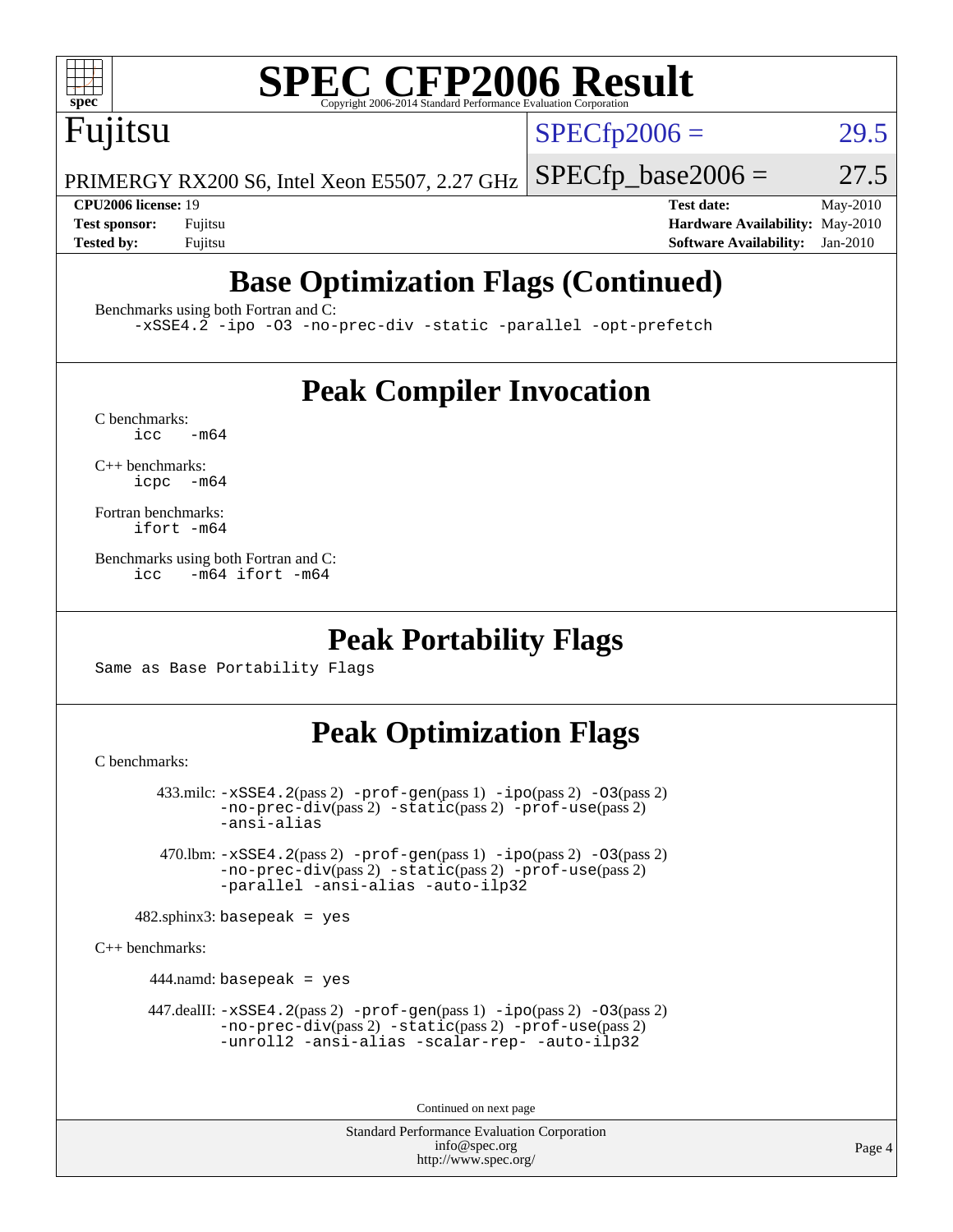

# **[SPEC CFP2006 Result](http://www.spec.org/auto/cpu2006/Docs/result-fields.html#SPECCFP2006Result)**

 $SPECfp2006 = 29.5$  $SPECfp2006 = 29.5$ 

PRIMERGY RX200 S6, Intel Xeon E5507, 2.27 GHz  $SPECTp\_base2006 = 27.5$ 

Fujitsu

**[CPU2006 license:](http://www.spec.org/auto/cpu2006/Docs/result-fields.html#CPU2006license)** 19 **[Test date:](http://www.spec.org/auto/cpu2006/Docs/result-fields.html#Testdate)** May-2010 **[Test sponsor:](http://www.spec.org/auto/cpu2006/Docs/result-fields.html#Testsponsor)** Fujitsu **[Hardware Availability:](http://www.spec.org/auto/cpu2006/Docs/result-fields.html#HardwareAvailability)** May-2010 **[Tested by:](http://www.spec.org/auto/cpu2006/Docs/result-fields.html#Testedby)** Fujitsu **[Software Availability:](http://www.spec.org/auto/cpu2006/Docs/result-fields.html#SoftwareAvailability)** Jan-2010

### **[Peak Optimization Flags \(Continued\)](http://www.spec.org/auto/cpu2006/Docs/result-fields.html#PeakOptimizationFlags)**

|                                      | 450.soplex: -xSSE4.2(pass 2) -prof-gen(pass 1) -ipo(pass 2) -03(pass 2)<br>$-no-prec-div(pass 2) -static(pass 2) -prot-use(pass 2)$<br>-opt-malloc-options=3 -auto-ilp32                         |  |
|--------------------------------------|--------------------------------------------------------------------------------------------------------------------------------------------------------------------------------------------------|--|
|                                      | $453.$ povray: $-xSSE4.2(pass2)$ -prof-gen $(pass1)$ -ipo $(pass2)$ -03 $(pass2)$<br>-no-prec-div(pass 2) -static(pass 2) -prof-use(pass 2)<br>-unroll4 -ansi-alias                              |  |
| Fortran benchmarks:                  |                                                                                                                                                                                                  |  |
|                                      | 410.bwaves: -xSSE4.2 -ipo -03 -no-prec-div -static -opt-prefetch<br>-parallel                                                                                                                    |  |
|                                      | 416.gamess: $-xSSE4$ . 2(pass 2) $-prof-gen(pass 1) -ipo(pass 2) -O3(pass 2)$<br>-no-prec-div(pass 2) -static(pass 2) -prof-use(pass 2)<br>-unroll2 -Ob0 -ansi-alias -scalar-rep-                |  |
|                                      | $434$ .zeusmp: basepeak = yes                                                                                                                                                                    |  |
|                                      | $437$ .leslie3d: basepeak = yes                                                                                                                                                                  |  |
|                                      | 459.GemsFDTD: -xSSE4.2(pass 2) -prof-gen(pass 1) -ipo(pass 2) -03(pass 2)<br>-no-prec-div(pass 2) -static(pass 2) -prof-use(pass 2)<br>-unroll2 -0b0 -opt-prefetch -parallel                     |  |
|                                      | $465$ .tonto: $-xSSE4$ . 2(pass 2) $-prof-gen(pass 1) -ipo(pass 2) -03(pass 2)$<br>-no-prec-div(pass 2) -static(pass 2) -prof-use(pass 2)<br>-inline-calloc -opt-malloc-options=3 -auto -unroll4 |  |
| Benchmarks using both Fortran and C: |                                                                                                                                                                                                  |  |
|                                      | $435$ .gromacs: $-xSSE4$ . 2(pass 2) $-prof-gen(pass 1) -ipo(pass 2) -03(pass 2)$<br>-no-prec-div(pass 2) -static(pass 2) -prof-use(pass 2)<br>-opt-prefetch -auto-ilp32                         |  |
|                                      | $436.cactusADM: -xSSE4.2(pass 2) -prof-gen(pass 1) -ipo(pass 2) -03(pass 2)$<br>$-no-prec-div(pass 2) -static(pass 2) -prof-use(pass 2)$<br>-unroll2 -opt-prefetch -parallel -auto-ilp32         |  |
|                                      | 454.calculix: -xSSE4.2 -ipo -03 -no-prec-div -static -auto-ilp32                                                                                                                                 |  |
|                                      | 481.wrf: Same as 454.calculix                                                                                                                                                                    |  |
|                                      | The flags file that was used to format this result can be browsed at<br>http://www.spec.org/cpu2006/flags/Intel-ic11.1-linux64-revE.20100330.01.html                                             |  |
|                                      | You can also download the XML flags source by saving the following link:<br>http://www.spec.org/cpu2006/flags/Intel-ic11.1-linux64-revE.20100330.01.xml                                          |  |
|                                      |                                                                                                                                                                                                  |  |

Standard Performance Evaluation Corporation [info@spec.org](mailto:info@spec.org) <http://www.spec.org/>